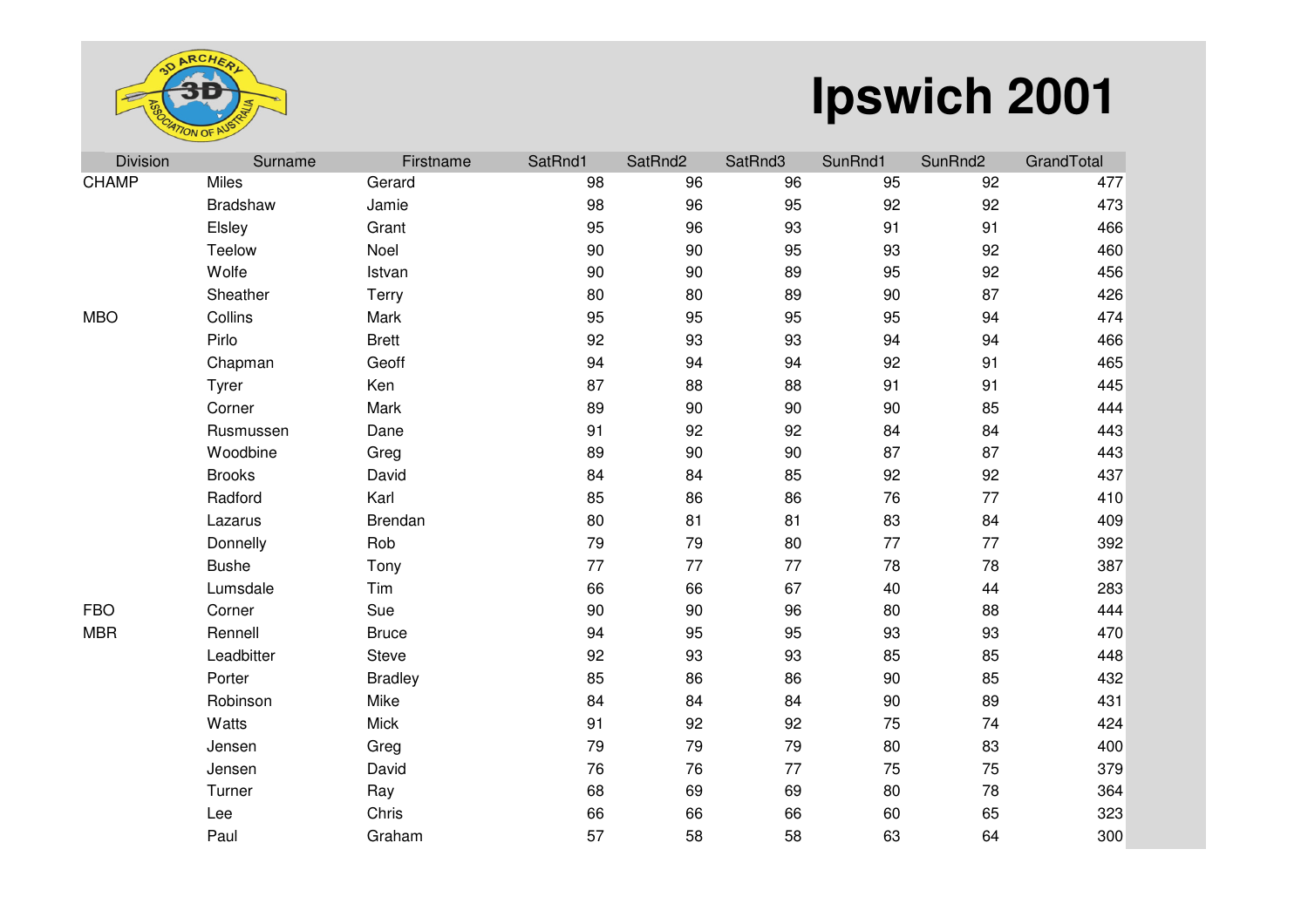

## **Ipswich 2001**

| <b>FBR</b>   | <b>Donnelly</b> | Sally         | 55 | 55 | 55 | 790 | 79     | 1034 |
|--------------|-----------------|---------------|----|----|----|-----|--------|------|
|              | <b>Bushe</b>    | Elaine        | 80 | 80 | 78 | 75  | 76     | 389  |
| <b>MBF</b>   | Alcorn          | AI            | 88 | 88 | 88 | 89  | 89     | 442  |
|              | Warburton       | John          | 81 | 82 | 82 | 98  | 96     | 439  |
|              | Skinner         | Adam          | 79 | 80 | 80 | 70  | 75     | 384  |
|              | Callon          | Dwayne        | 77 | 77 | 77 | 70  | 73     | 374  |
|              | Jenkins         | Grant         | 75 | 74 | 75 | 63  | 64     | 351  |
|              | <b>Bruton</b>   | <b>Stuart</b> | 67 | 67 | 68 | 66  | 67     | 335  |
|              | Corbett         | Stan          | 63 | 63 | 63 | 70  | 70     | 329  |
|              | Savill          | Mark          | 51 | 52 | 52 | 60  | 61     | 276  |
|              | Bodnar          | Michael       | 30 | 30 | 35 | 18  | 16     | 129  |
| <b>FBF</b>   | Arthur          | Megan         | 70 | 70 | 69 | 70  | $70\,$ | 349  |
|              | Wilkens         | Jo            | 68 | 68 | 66 | 65  | 65     | 332  |
|              | Callon          | Jacki         | 58 | 58 | 58 | 50  | 50     | 274  |
|              | Radford         | Gail          | 45 | 45 | 43 | 38  | 38     | 209  |
| <b>MCU</b>   | Skyring         | Dan           | 70 | 71 | 71 | 59  | 59     | 330  |
|              | Else            | Jeff          | 67 | 67 | 66 | 64  | 63     | 327  |
| <b>FCU</b>   | Elliott         | Sue           | 71 | 71 | 71 | 56  | 57     | 326  |
|              | Reeks           | Chris         | 58 | 58 | 58 | 68  | 68     | 310  |
|              | Teelow          | Bernadette    | 60 | 61 | 60 | 63  | 63     | 307  |
| <b>RU</b>    | Mann            | Paul          | 79 | 79 | 79 | 92  | 92     | 421  |
|              | Watson          | Bill          | 66 | 66 | 66 | 65  | 66     | 329  |
|              | Thomas          | Alan          | 58 | 58 | 58 | 65  | 64     | 303  |
|              | Penshorn        | Gary          | 50 | 50 | 52 | 60  | 61     | 273  |
| <b>TRAD</b>  | Meakin          | <b>Brian</b>  | 68 | 68 | 69 | 60  | 59     | 324  |
|              | Reeks           | Matt          | 46 | 46 | 47 | 45  | 48     | 232  |
|              | Peggie          | Dave          | 46 | 46 | 47 | 43  | 44     | 226  |
|              | Smith           | Laurie        | 43 | 42 | 42 | 50  | 49     | 226  |
| <b>FTRAD</b> | Vince           | Leasa         | 36 | 36 | 37 | 50  | 47     | 206  |
|              | Spann           | Heather       | 36 | 36 | 37 | 30  | 33     | 172  |